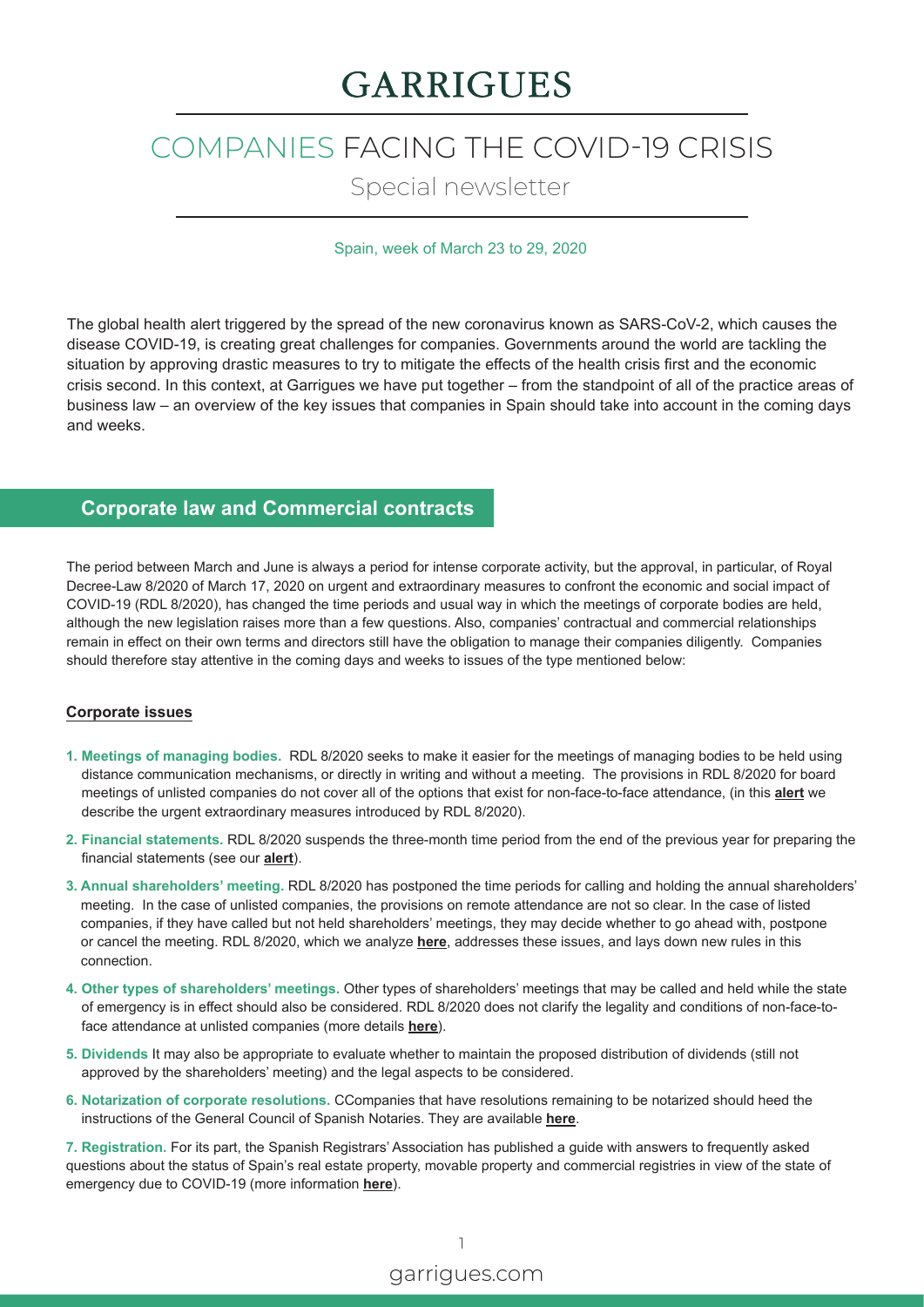#### **Contractual issues**

- **1. Force majeure.** One of the key issues in relation to contracts is the impossibility of the parties to perform their respective obligations due to the existence of an event of force majeure. It will be necessary to review, first, whether the contract contemplates that event. Even if it is not contemplated in the contract, the Civil Code (article 1,105) refers to it by stating that "nobody shall be liable for events that could not have been foreseen or that, if foreseen, were inevitable". In any event, the specific circumstances of each contract will have to be analyzed to consider whether force majeure could exist regarding performance of the parties' obligations.
- **2. 'Rebus sic stantibus'.** Application of *rebus sic stantibus* clause, a legal doctrine created by case law, should also be reviewed. It allows obligations and contracts to be reviewed when, due to supervening circumstances, the economic balance of the contract has been upset and the contract has become impossible or very difficult to perform for one of the parties. The requirements laid down are: a) the existence of a completely extraordinary alteration of the circumstances at the time the contract is performed in relation to those existing when it was concluded; b) extreme disproportion between the contracting parties' obligations, which upsets the balance between those obligations; and c) this must result from the supervening appearance of circumstances that were completely unforeseeable when the contract was concluded. The courts have hitherto applied this clause very cautiously. The specific characteristics of each case must be thoroughly looked at also to determine whether it is applicable.
- **3. Breach of contract.** The implications of situations where it is impossible or difficult to perform contractual obligations entered into should be assessed and analyzed. And conditions governing compliance with covenants, particularly in finance agreements, should also be reviewed.
- **4. Financial guarantees.** Monitoring access to the support and financial guarantee measures set out in RDL 8/2020 (**[see here](https://www.garrigues.com/en_GB/new/spain-royal-decree-law-82020-march-17-2020-launches-urgent-and-extraordinary-measures-confront)**). is also important.
- **5. Moratoriums.** RDL 8/2020 already permits applications for moratoriums (or "holidays") on mortgage loan payments. The rules governing the time periods and conditions of the application and the length of the moratorium, as laid down in RDL 8/2020 (**[more information here](https://www.garrigues.com/en_GB/new/spain-royal-decree-law-82020-march-17-2020-launches-urgent-and-extraordinary-measures-confront)**), should be analyzed.

#### **Foreign investments**

- **1. Suspension of the regime for deregulation.** From the standpoint of the provisions approved in RDL 8/2020 (**[see here](https://www.garrigues.com/en_GB/new/spain-royal-decree-law-82020-march-17-2020-launches-urgent-and-extraordinary-measures-confront)**), it is necessary to analyze the inclusion of the target company in one of the sectors affected by the suspension of the regime for deregulation and the implications for transactions in progress, particularly as regards the need to request express authorization.
- **2. Investor profile.** The determination of the status of investor resident in countries outside the European Union and the European Free Trade Association should also be taken into account.

## **Tax**

In this last week of March 2020, individuals and legal entities that file their returns in Spain must pay special attention to the following issues:

- **1. The period for filing Form 720 is ending.** The period for filing the 2019 return on assets and rights situated abroad ends on March 31. Not meeting this requirement in a proper and timely manner can give rise to particularly costly penalties. It is worth revisiting the main features of this return and some changes in the 2019 return. Our commentary is available **[here](https://www.garrigues.com/en_GB/new/covid-19-does-not-suspend-deadline-filing-form-720)**.
- **2. The date for submitting the April 2020 prepayment of corporate income tax and nonresident income tax (for taxpayers that have a permanent establishment in Spain or are pass-through entities with a presence in Spain) is fast approaching.** The obligation to file this return has not been suspended by the state of emergency legislation and therefore retains its usual deadline. Given the current special situation, the March 31 accounting period end should be closely analyzed and the tax implications of the provision, impairment loss and other items that, as a result of that situation, may be new to the company or present unusual figures should be taken into account. Our commentary is available **[here](https://www.garrigues.com/en_GB/new/deadline-file-prepayment-corporate-income-tax-and-non-resident-income-tax-drawing-nearer)**.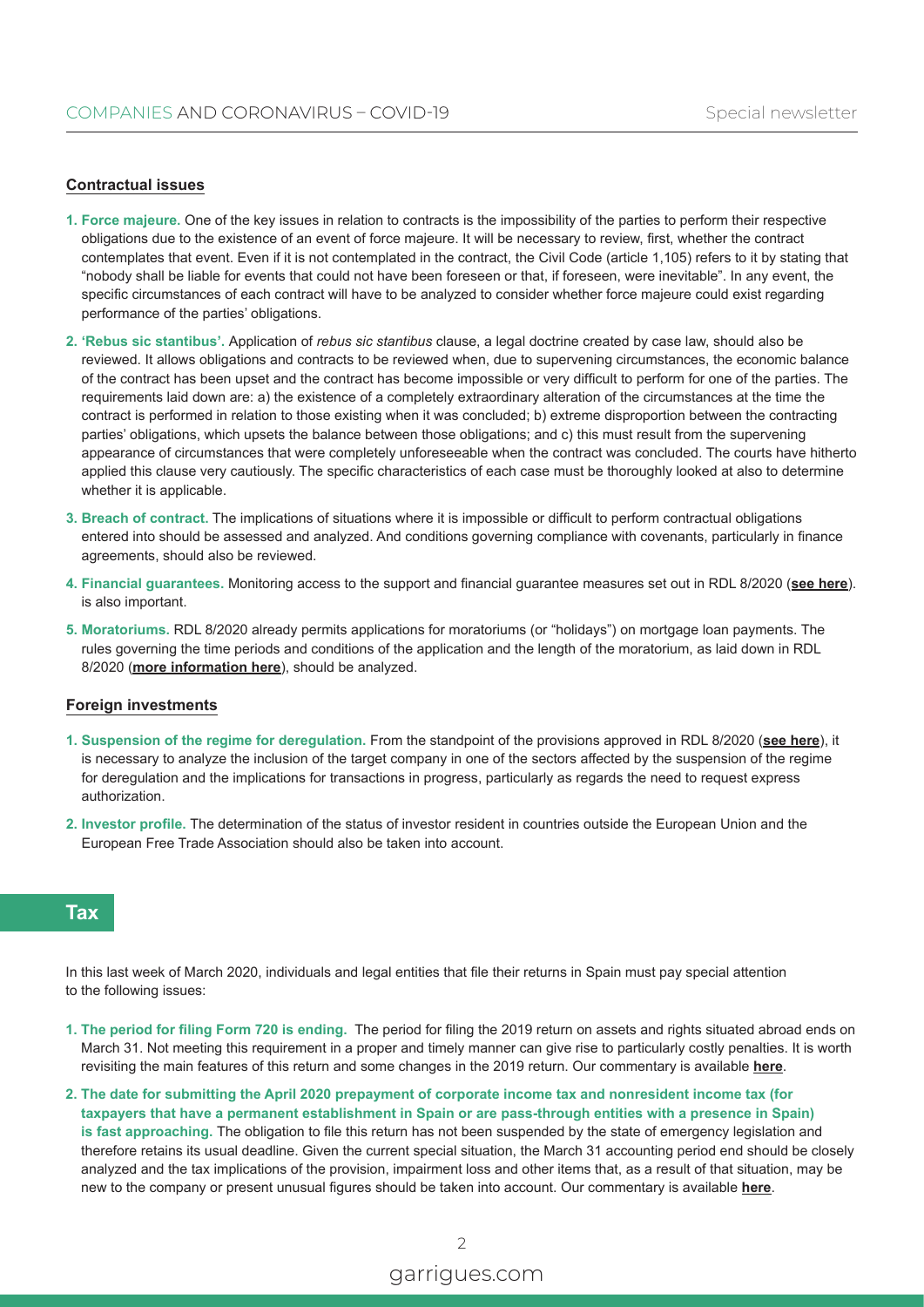**3. Main issues to be taken into account in tax inspection procedures as a result of the COVID-19 legislation.** The approval of Royal Decrees 463/2020, of March 14, 2020 and 465/2020, of March 17, 2020, together with RDL 8/2020, on extraordinary urgent measures to confront the economic and social impact, have raised numerous doubts regarding tax proceedings. This past Thursday, March 19, the State Tax Agency published a list of FAQs to clarify some of the issues raised. Despite this, there are still others yet to be resolved. Our commentary is available **[here](https://www.garrigues.com/en_GB/new/covid-19-legislative-measures-adopted-and-their-effects-tax-proceedings-general-and-review)**.

## **Labor and employment**

The crisis caused by the spread of the coronavirus (COVID-19) and the rules approved to confront its economic and social consequences have had an extraordinary impact on labor and employment matters. Exceptional measures are therefore needed for exceptional times. The **[key features](https://www.garrigues.com/en_GB/new/spain-royal-decree-law-82020-march-17-2020-launches-urgent-and-extraordinary-measures-confront)** of these types of measures are summarized below:

- **1. Temporary layoff procedures (ERTEs) as a temporary solution.** Given the suspension of business activities caused by COVID-19 and the preventive measures approved by the government, temporary layoff procedures (ERTEs) have exceptionally been made more flexible. This affects both those triggered by force majeure events and those caused by economic, technical, organizational and production-related grounds arising from COVID-19 and it seeks to facilitate these measures over others that may have a greater impact on employment.
- **2. Exemption from contributions in the case of ERTEs due to force majeure.** There is a full exemption from the employer's share of social security contributions for companies with fewer than 50 workers and a 75% exemption for companies with 50 or more workers.
- **3. Obligation to maintain employment.** The extraordinary employment-related measures are subject to the company's obligation to maintain employment for a period of six months following the date of resumption of operations.
- **4. Other measures to bring flexibility.** Although not contemplated in the measures approved by the government, Spanish labor law establishes other mechanisms able to be used to meet the need to adjust working hours and timetables, such as measures relating to uneven distribution of working hours, timetable flexibility agreements, adaptations or reductions to working hours, or paid or unpaid leave.
- **5. Rights to adapt and reduce working hours to care for family members.** Where workers evidence duties of care with respect to their spouse or spousal equivalent, and with respect to relatives up to the second degree of consanguinity as a result of COVID-19.
- **6. Preferential nature of teleworking:** Alternative organization systems will be established, particularly teleworking, and companies must adopt the appropriate measures, if this is technically and reasonably possible and the effort required to adapt is proportionate.
- **7. Sick leave due to COVID-19 infections or preventive isolation is treated as an occupational accident for the purposes of benefits.** This entails an improved public benefit for affected workers, in addition to any supplements that companies may provide under collective labor agreements, company policies or applicable legislation.

# **Litigation and Arbitration**

In the week between March 23 and March 29 2020, the suspension of procedural time periods ordered in RD 463/2020, with respect to all jurisdictions, will remain in effect, along with the suspension of all court activity -by decision of the Permanent Commission of the General Council of the Spanish Judiciary (CGPJ), on March 14, 2020-, while the state of emergency and its extensions are in place, except for any business that is urgent or cannot be postponed (our alert published on March 15 is available **[here](https://www.garrigues.com/en_GB/new/covid-19-royal-decree-declaring-situation-emergency-published)**).

The following points will have to be taken into account:

**1. Civil jurisdiction.** The suspension does not apply for the adoption of injunctive remedies or for court activity that could cause irreparable harm, if not dealt with or conducted.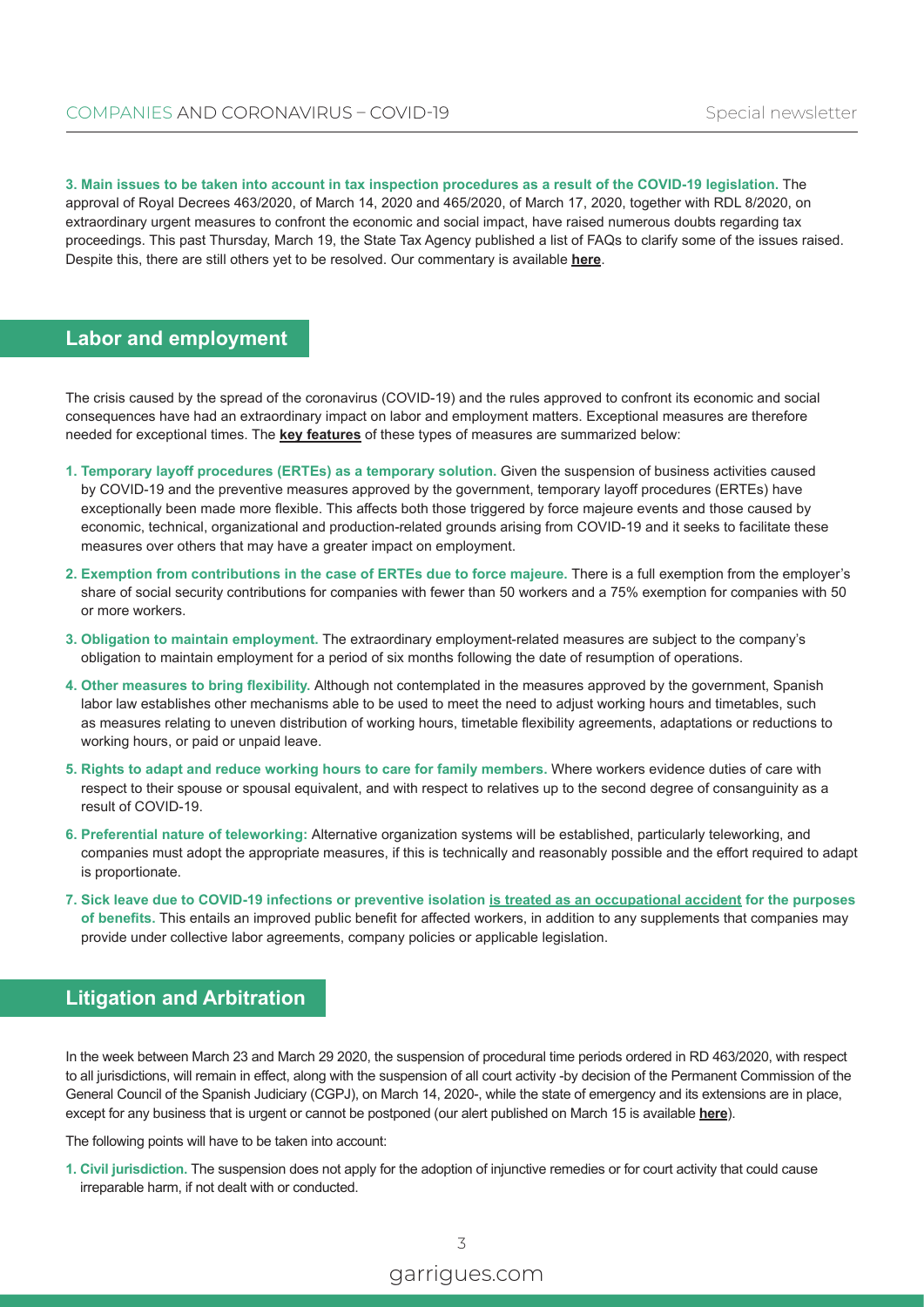- **2. Criminal jurisdiction.** The suspension will not apply for habeas corpus procedures, activities of on-call or duty services, activities involving a detained person, protection orders, urgent activities relating to surveillance services for prisons and correctional facilities and any injunctive remedies in relation to domestic violence or violence involving minors or any other activity that cannot be postponed. A decision by the CGPJ on March 20, 2020 has also suspended temporarily the regular appearances of persons under investigation in criminal cases, unless there are exceptional circumstances, where it is considered there is a risk of concealment or flight.
- **3. Constitutional Court.** This court also ordered, on March 16, 2020, the suspension of time periods while the state of emergency is in place, although it will continue delivering decisions and ordering injunctive remedies as necessary, in any constitutional proceedings where this is required, to protect the constitutional system and fundamental rights and public freedoms. The adopted order is available **[here](http://www.tribunalconstitucional.es/es/tribunal/normativa/Normativa/BOE-A-2020-3805.pdf)**.
- **4. EU Courts.** The Court of Justice of the European Court has not suspended time periods generally, other than for the potential occurrence of unforeseeable circumstances or force majeure. However, the time periods prescribed in ongoing proceedings, except for proceedings that are particularly urgent, are extended by one month, from March 19, 2020, and also the periods prescribed on or after that date have been extended. Hearings listed until April 3, 2020 have been adjourned. Hearings at the **General Court** listed until April 3, 2020 have been adjourned and it is only dealing with particularly urgent cases. The time limits for lodging appeals are continuing to run, although parties may have the option of invoking unforeseeable circumstances or force majeure. The procedural time limits scheduled on or after March 19, 2020 will be adapted to the context of the health crisis, according to the information published **[here](https://curia.europa.eu/jcms/jcms/P_97552/es/)**.
- **5. Arbitration.** In the field of institutional arbitration, a few Spanish arbitral institutions, such as Corte Española de Arbitraje (CEA) or Tribunal de Arbitraje de Barcelona (TAB), have suspended, under Royal Decree 463/2020 and effective from March 16, 2020, the running of all time periods for proceedings in progress. The time periods will resume when the Royal Decree or its extensions, if any, cease to be in force. Other institutions (such as Corte de Arbitraje de Madrid –CAM- or Corte Civil y Mercantil de Arbitraje – CIMA-) appear to have adopted a more flexible approach, and have suspended only the attendance at face-to-face hearings, leave the decision over their suspension to the parties, or adopt certain safety measures for the physical registration of documents.
- **6. Suspension of statute of limitations periods and time bars.** The statute of limitations periods and time bars in respect of any types of actions and rights have also been suspended while the state of emergency is in place.
- **7. Resumption of procedural time periods.** The time periods will resume when the state of emergency ends.

## **Restructuring & Insolvency**

- **1. Suspension of all procedural time periods and authorized judicial proceedings.** RD 463/2020 has suspended all procedural time periods for all kinds of courts, which includes time periods before commercial courts, which are the courts that specialize, among others, in insolvency matters and form part of the civil jurisdiction. These time periods will resume when the state of emergency ends. However, this suspension does not prevent the courts from ordering the performance of any judicial steps that are necessary to prevent irreparable damage to the legitimate rights and interests of the parties to the proceeding. Consequently, as the General Council of the Spanish Judiciary ordered on March 18, 2020, the filing of submissions requesting such urgent and necessary steps is authorized.
- **2. Suspension of some material time periods or partial moratorium** RDL 8/2020 has established a moratorium on the duty to file a petition for the opening of insolvency proceedings while the state of emergency is in effect. During the moratorium, the debtor will also be protected from any petitions for the opening of mandatory insolvency proceedings filed by its creditors. However, the insolvency moratorium established in RDL 8/2020 is only partial and does not protect the debtor from steps by its creditors such as non-judicial or judicial claims or enforcements (whether ordinary or of security interests) which may be deemed admissible, or from the suspension of obligations or from contractual termination by its counter-parties ([for further](https://www.garrigues.com/en_GB/new/spain-royal-decree-law-82020-march-17-2020-launches-urgent-and-extraordinary-measures-confront)  [information, see here\)](https://www.garrigues.com/en_GB/new/spain-royal-decree-law-82020-march-17-2020-launches-urgent-and-extraordinary-measures-confront).
- **3. New insolvency proceedings.** New insolvency proceedings are subject to the restriction of new submissions mentioned in section 1 above. This restriction affects the various insolvency mechanisms provided in Spanish law (insolvency proceedings, 5-bis communication or pre-insolvency proceedings, out-of-court payment agreement and homologation of refinancing agreements). However, given that the moratorium imposed on insolvency proceedings is only partial, as indicated in section 2 above, debtors may continue to use the relevant insolvency mechanisms provided that the steps requested to the court are urgent and necessary. When evaluating possible new petitions for the opening of insolvency proceedings, debtors should also factor in other collateral consequences of becoming subject to insolvency proceedings at this time (e.g. the debtor may be disqualified from receiving liquidity measures with public guarantees, such as the new extraordinary working capital credit facility with CESCE -Spanish Export Credit Agency- coverage on behalf of the State).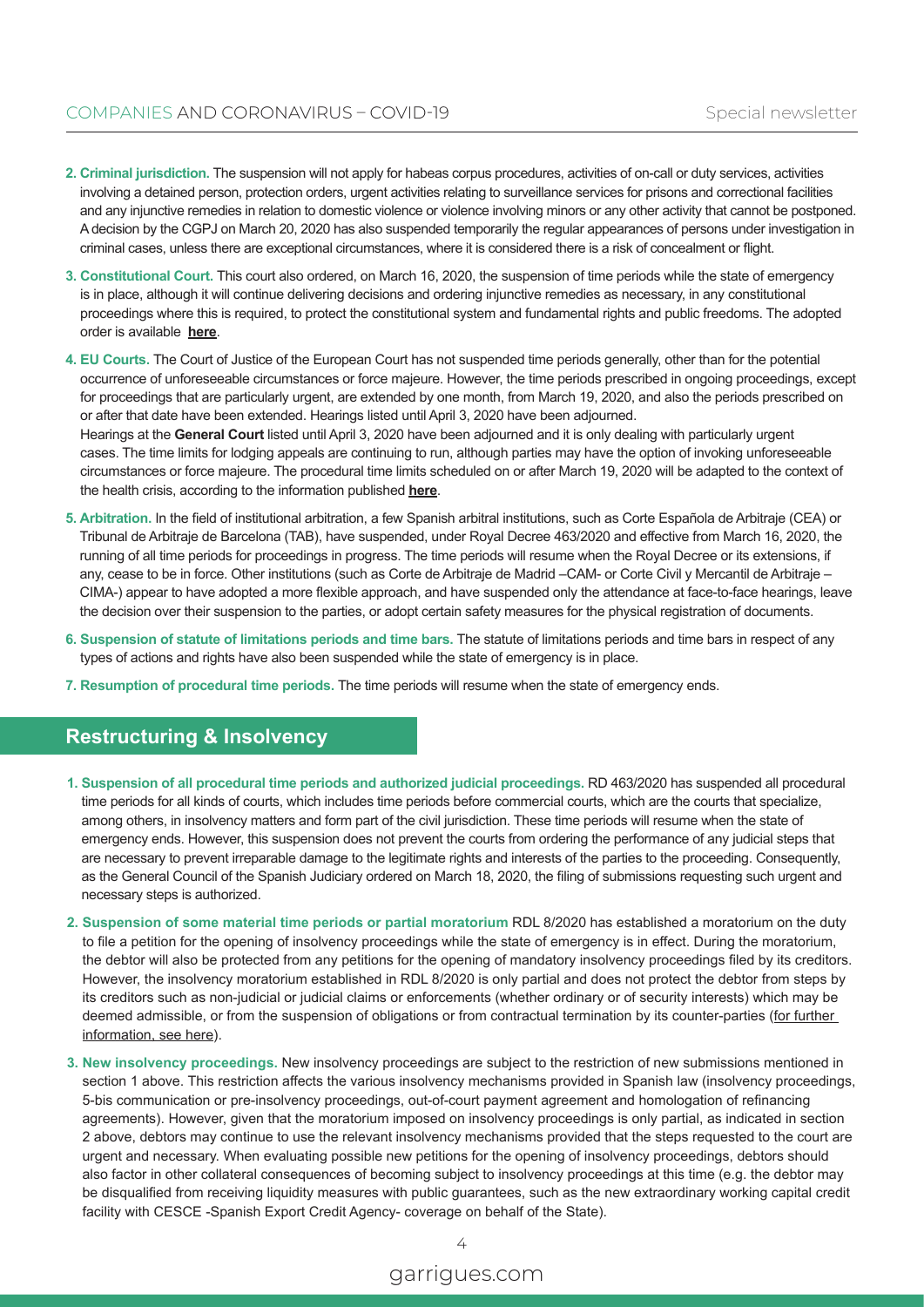# **Mobility and Transport**

In the field of mobility and transport, the measures adopted in the state of emergency caused by the health crisis are numerous and are published almost daily in the Official State Gazette (BOE) to adapt to the fast pace at which the state of emergency is evolving.

**1. Mobility.** RD 463/2020 banned all citizens from walking or driving in a private vehicle on public highways, except to perform specific activities. Among those authorized activities, in addition to those necessary to purchase food, hygiene or pharmaceutical products, attend health centers or financial institutions or insurance companies, look after people in need or other force majeure or similar activities, it is allowed for people to travel to their workplaces to perform their employment obligations, or a professional or business activity. Additionally, RD 465/2020, of March 17, 2020 specified that any walking or driving in the allowed cases must be done alone, except where it is done to accompany people with special needs, minors or the elderly, or for other justified reasons.

In relation to traffic and driving in private vehicles, the Ministry of the Interior has been authorized to order the closure of roads or stretches of roads to traffic for reasons related to public health, safety or the flow of traffic, or to order a restriction of access to them for certain types of vehicles for the same reasons.

- **2. Goods transport.** The priority goal is to guarantee the supply of goods and products, of healthcare and pharmaceutical and health protection supplies, so the transport of goods is an essential service and is guaranteed across the country. Similarly, measures have been put in place to guarantee the supply and delivery of products bought online, over the phone or by mail order.
- **3. Passenger transport.** All domestic and international passenger transport has been restricted and prohibited in certain cases as the emergency has made it necessary to confine people to their homes and restrict their movement, with the reinstatement of border controls.

Specific transport measures have been put in place for connections between mainland Spain and the autonomous cities of Ceuta and Melilla, the Balearic Islands and the Canary Islands, and for air and sea traffic between the islands.

See this **[link](https://boe.es/biblioteca_juridica/codigos/codigo.php?id=355)** for the legislation adopted in the field of transport and mobility.

## **Administrative law**

In this last week of March 2020, particular attention will have to be paid to the following issues in relation to any public contracts that may be affected by COVID-19 or the measures adopted by the public authorities as a result of the virus:

**1. Suspension of certain contracts for works, supplies and services.** The suspension must be expressly declared by the contracting authority following a request by the contractor subject to the terms and requirements specified by the legislation.

- **2. Extension of the delivery period stipulated in the contract for certain contracts for works, supplies and services.** The extension must be declared expressly by the contracting authority after a request by the contractor subject to the terms and requirements specified by the legislation.
- **3. Right to restore the economic balance in concessions for works and services.** This right is granted in cases of the impossibility of performance of the contract as a result of COVID-19 or of the measures adopted by the public authorities, after a request by the contractor. That restoration would be carried out, as required in each case, by extending the term of the contract by up to 15% or by amending clauses with economic content.

In view of the significance of the adopted measures, the doubts they have caused in the sector, and the interpretation reports that are being issued in relation to them, we recommend in-depth analysis and exhaustive monitoring of them. Our commentary is available **[here](https://www.garrigues.com/en_GB/new/covid-19-public-procurement-measures-royal-decree-law-82020)**.